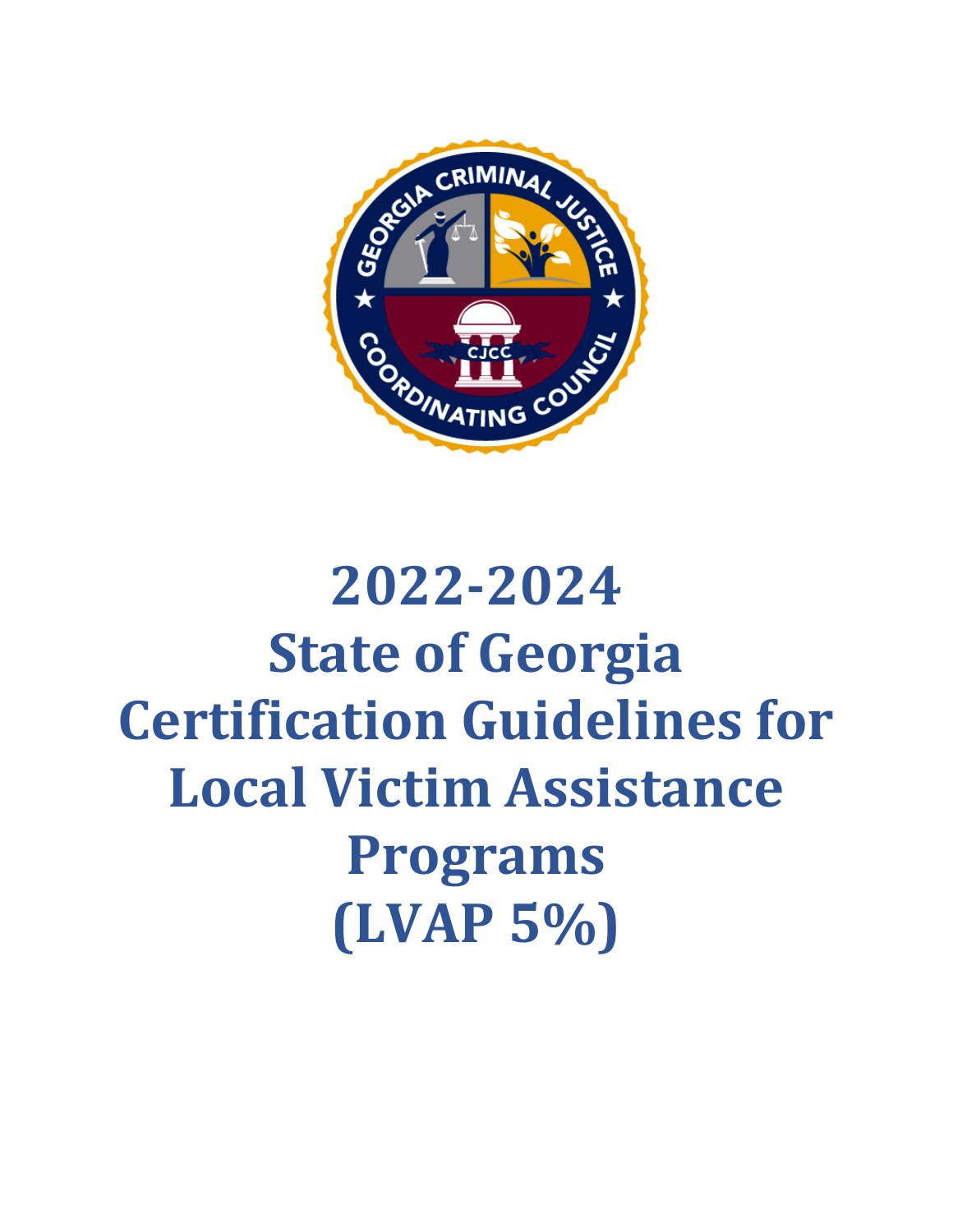- **I. Criminal Justice Coordinating Council Authority & Responsibilities Regarding:**
	- **A. Certification of Local Victim Assistance Programs**
	- **B. Reporting of Local Victim Assistance Add-On Fines Collected & Disbursed**
	- **C. Reporting by Local Victim Assistance Programs of Funds Received & Victims Served**

The Criminal Justice Coordinating Council (CJCC) was created by the Georgia Legislature in 1981. The applicable authority, membership, role, and responsibilities of the Criminal Justice Coordinating Council are set forth in Georgia Code Title 35, Chapter 6A, sections 35-6A-1 through 35-6A-9. The Criminal Justice Coordinating Council is charged by the General Assembly "to provide the necessary leadership to coordinate the major components of the criminal justice system."

The Criminal Justice Coordinating Council is also Georgia's designated State Administrative Agency. This means that CJCC is the state agency that applies to the U.S. Department of Justice for federal grants and administers the redistribution of these grant funds to criminal justice agencies, including victim assistance programs. As Georgia's State Administrative Agency, the Criminal Justice Coordinating Council applies for many federal grants that support victim assistance programs in Georgia. Currently the Council receives the following: the Victims of Crime Act (VOCA) grant, the STOP Violence Against Women Act (VAWA) grant, and the Sexual Assault Services Program (SASP) grant.

The original statute passed by the Georgia General Assembly in 1995 as O.C.G.A. §15- 21-130- 134 (**Article 8 Funding for Local Victim Assistance Programs**) provided funding for local victim assistance programs through the imposition of an additional penalty equal to five percent (5%) of the original fine imposed on any criminal offense or any criminal ordinance violation in any court of this state, or any municipality or political subdivision of the state. Funds derived through these Local Victim Assistance Add-On Fines are referred also as "five percent funds." The Criminal Justice Coordinating Council's functions as enumerated in Code section [35-6A-7](https://advance.lexis.com/documentpage/?pdmfid=1000516&crid=9dd87385-6e60-44aa-982f-57c6c4eda65b&pdistocdocslideraccess=true&config=00JAA1MDBlYzczZi1lYjFlLTQxMTgtYWE3OS02YTgyOGM2NWJlMDYKAFBvZENhdGFsb2feed0oM9qoQOMCSJFX5qkd&pddocfullpath=%2Fshared%2Fdocument%2Fstatutes-legislation%2Furn%3AcontentItem%3A5Y1X-MNG1-JBDT-B314-00008-00&pdcomponentid=234187&pdtocnodeidentifier=ABJAAIAAI&ecomp=9s-fkkk&prid=da9fb5a7-2e50-4f98-b0d3-660cf90dd469) include "(11) To promulgate rules governing the approval of victim assistance programs as provided for in Article 8 of Chapter 21 of Title 15."

In the 2007 Regular Session of the Georgia General Assembly, [O.C.G.A 15-21-132](https://advance.lexis.com/documentpage/?pdmfid=1000516&crid=85771a0e-dc44-4ca7-bae0-6e60d4e6259c&nodeid=AAPAAZAAIAAE&nodepath=%2FROOT%2FAAP%2FAAPAAZ%2FAAPAAZAAI%2FAAPAAZAAIAAE&level=4&haschildren=&populated=false&title=Section+15-21-132.+Assessment+and+collection+of+additional+sums%3B+reporting%3B+certification+of+victim+assistance+programs&config=00JAA1MDBlYzczZi1lYjFlLTQxMTgtYWE3OS02YTgyOGM2NWJlMDYKAFBvZENhdGFsb2feed0oM9qoQOMCSJFX5qkd&pddocfullpath=%2Fshared%2Fdocument%2Fstatutes-legislation%2Furn%3AcontentItem%3A5Y1X-MNG1-FCSB-S361-00008-00&ecomp=h3t7kkk&prid=7d2a3a46-a7d5-42d1-b722-8aca2ccc029e) was revised to clarify the roles of different county and state agencies in the assessment, collection, distribution, and reporting of the Local Victim Assistance Add-On Fines and in the certification of victims' assistance programs eligibility to receive these funds. The entire text of Article 8, as amended, is provided in Section II below.

In response, the Administrative Rules Committee of the Criminal Justice Coordinating Council (CJCC) made changes in the [CJCC's Administrative Rules,](https://cjcc.georgia.gov/organization/criminal-justice-coordinating-council/administrative-rules-bylaws) Chapter 144-4-.05, which provides guidance on definitions pertaining to victims' assistance programs, procedures for reporting and applying for certification, and a list of pre-approved services. The change in procedures applies to county governing authorities and district attorneys collecting and disbursing funds and to agencies applying for certification of eligibility to receive these funds. The relevant section of the Criminal Justice Coordinating Council's Administrative Rules is provided in Sections III below.

*5% Funds (Local Add-On Fines) Guidelines for Certification of Programs and Reporting*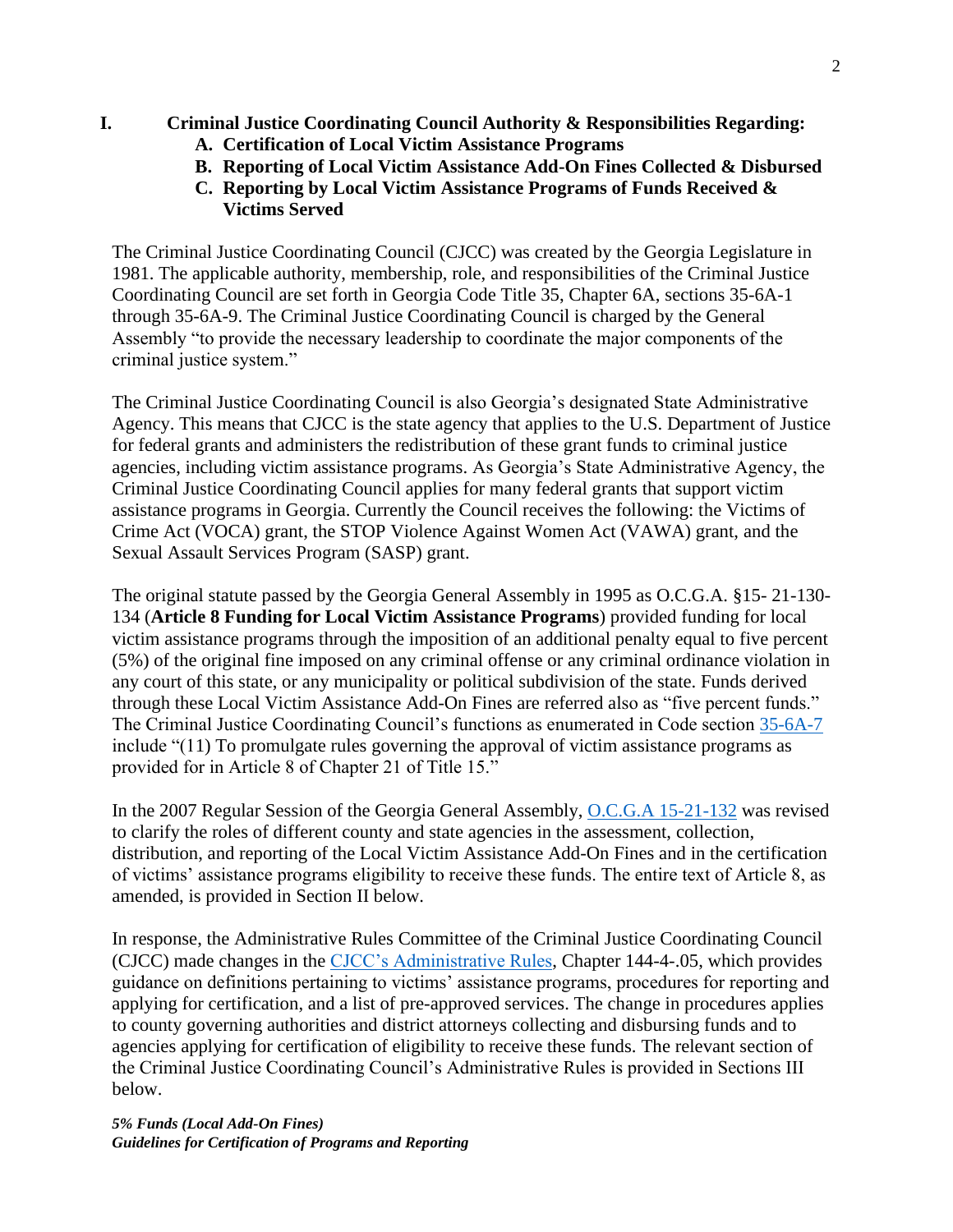The information reported from county governing authorities, solicitor general's, district attorneys, and victim assistance programs about monies collected through add-on fines (5% funds) and redistributed to local victim assistance programs enables the Criminal Justice Coordinating Council to fulfill two of its primary responsibilities under Article 8: (1) to make informed decisions about the allocation of funds from its federal grants to victim assistance programs, and (2) to report to the Georgia Legislature and the Governor the amount of funds from criminal fines collected through local courts for the support of victim assistance programs. In turn, this responsibility is tied directly to the functions and authority of the Criminal Justice Coordinating Council as described in Title 35 Code § 35-6A-7.

## **II. Official Code of Georgia, Title 15 Courts, Article 8 Funding for Local Victim Assistance Programs**

## **15-21-130. Legislative Intent.**

It is the intent of this article to provide funding for local victim assistance programs. (Code 1981, § 15-21-130, enacted by Georgia Legislature, 1995, p. 260, § 3.)

## **15-21-131. Imposition of additional fines.**

- (a) In every case in which any court of this state or any municipality or political subdivision of this state shall impose a fine, which shall be construed to include costs, for any criminal offense or any criminal ordinance violation, there shall be imposed as an additional penalty a sum equal to five percent (5%) of the original fine.
- (b) Such sums shall be in addition to any amount required by Code Section 47-17-60 to be paid into the Peace Officers' Annuity and Benefit Fund and in addition to any other amounts provided for in this chapter. (Code 1981, § 15-21-131, enacted by Georgia Legislature, 1995, p. 260, § 3; Georgia Legislature 1997, p. 551, § 1.)

## **15-21-132. Assessment and collection of additional sums; reporting; certification of victim assistance programs.**

- (a) The sums provided for in Code Section 15-21-131 shall be assessed and collected by the court officer charged with the duty of collecting moneys arising from fines and shall be paid monthly:
	- (1) If the county where the fine was imposed operates or participates in any victim assistance program certified by the Criminal Justice Coordinating Council, to the governing authority of the county for disbursement to those victim assistance programs; or
	- (2) If the county where the fine was imposed does not operate or participate in any victim assistance program certified by the Criminal Justice Coordinating Council, to the district attorney of the judicial circuit in which the county is located for the purpose of defraying the costs of victim assistance activities carried out by the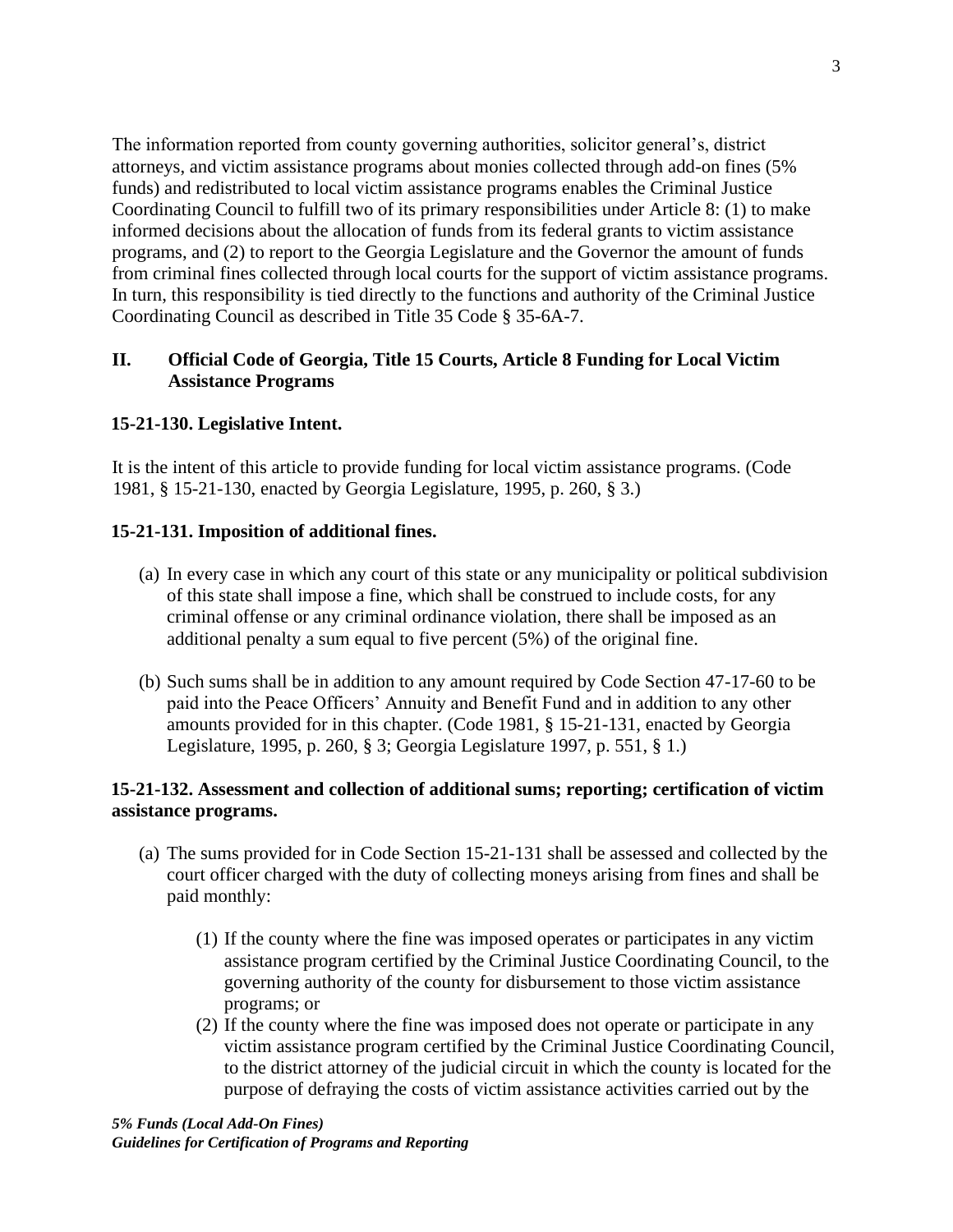district attorney's office. Such funds shall be paid over in the same manner as other county funds paid for operations of the district attorney's office and shall be in addition to rather than in lieu of any other such funds.

All such funds shall be paid to the recipients by the last day of the month in which the funds are received; provided, however, **that the governing authority of the county shall be authorized to hold as reserve funds an amount not to exceed five percent (5%) of the funds received by the governing authority in the preceding calendar year.** 

- (b) The court officer charged with the duty of collecting moneys arising from fines as provided for in Code Section 15-21-131 shall receive and distribute the funds collected to the county governing authority or district attorney, as appropriate, and shall submit a monthly report of the collection and distribution of such funds to the Georgia Superior Court Clerks' Cooperative Authority, and the Georgia Superior Court Clerks' Cooperative Authority shall submit a financial report to the Criminal Justice Coordinating Council each month stating the amount collected and the amount disbursed no later than the last day of the month following the month in which the funds were collected.
- (c) The county governing authority receiving funds shall submit a financial report to the Criminal Justice Coordinating Council semi-annually stating the recipients that directly received funds during such reporting period no later than the last day of the month following the reporting period in which the funds were collected in order to allow coordination of local, state, and federal funding sources for similar services. The Criminal Justice Coordinating Council shall report annually to the General Assembly the county governing authorities that failed to submit semi-annual reports during the previous calendar year.
- (d) All recipients of funds pursuant to this Code Section, except county governing authorities, shall submit an annual report to the Criminal Justice Coordinating Council. Such report shall include, but not be limited to, the total amount of funds received pursuant to this Code section, the purposes for which the funds were expended, and the total number of victims served in each county for which the funds were received. A copy of each recipient's annual report shall also be submitted to each county governing authority from which funds were received pursuant to this Code section.
- (e) The Criminal Justice Coordinating Council shall promulgate rules governing the certification of victim assistance programs. The rules shall provide for the certification of programs which are designed to provide substantial assistance to victims of crime in understanding and dealing with the criminal justice system as it relates to the crimes committed against them. It is the intention of the General Assembly that certification shall be liberally granted so as to encourage local innovations in the development of victim assistance programs.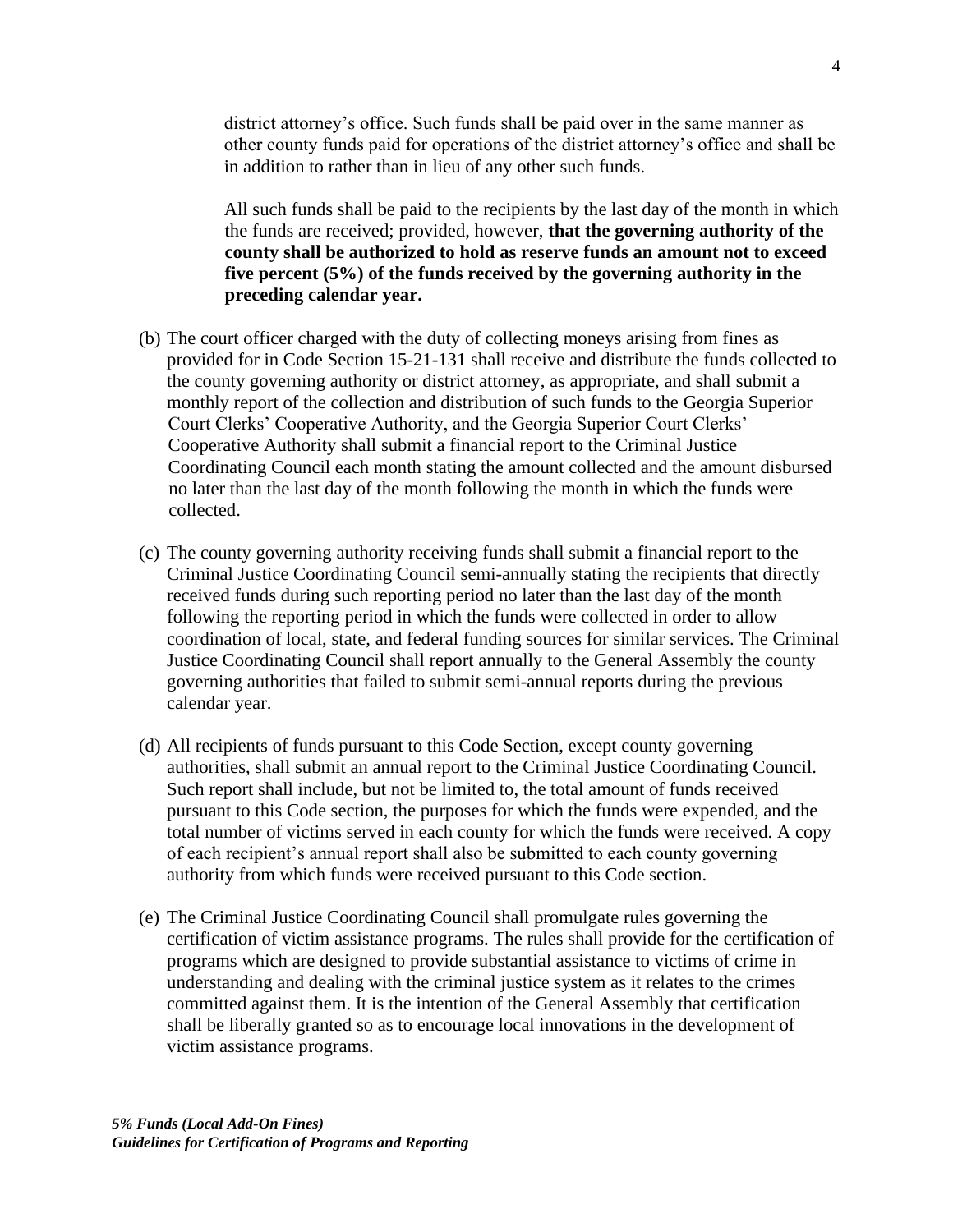- (f) The Criminal Justice Coordinating Council shall promulgate rules governing the revocation of certification of victim assistance programs. Such rules shall provide for the decertification of programs previously certified by the Criminal Justice Coordinating Council that are no longer in compliance with the rules promulgated by the Criminal Justice Coordinating Council pursuant to this Code section.
- (g) Monies arising from fines imposed pursuant to Code Section 15-21-131 shall not be paid to any victim assistance program that has not been certified by the Criminal Justice Coordinating Council or to any program that has been decertified by such Council.
- (h) Each calendar quarter, the Criminal Justice Coordinating Council shall prepare and publish, by document and posting on its website, a report that shall list each court which has not filed the reports required by subsection (b) of this Code section (Code 1981, § 521-132, enacted by Georgia Legislature 1995, p. 260, § 3; Georgia Legislature 2000, p. 1359, § 14;Georgia Legislature 2004, p. ES3, § 7/HB 1EX; Georgia Legislature 2006, p. 710, § 1/SB 203.)

## **15-21-133. Payment of additional sums.**

Reserved. Repealed by Georgia Legislature 2004, p. ES3, § 8/HB 1EX, effective June 15, 2004.

## **15-21-134. Refusal to pay sums as provided in this article.**

Any person whose duty it is to collect and remit the sums provided for in this article who refuses to so remit shall be guilty of a misdemeanor. (Code 1981, § 15-21-134, enacted by Georgia Legislature 1995, p. 260, § 3.)

## **III. Definitions (Criminal Justice Administrative Rules, amended)**

## **144-4-.05 (2) Definitions**

For purposes of approving or certifying victim assistance programs, the following terms and phrases are defined as:

- (a) "Certified crime victim assistance program" refers to any governmental or nongovernmental program which has met the criteria established by the Council.
- (b) "Certified human trafficking victim assistance organization" refers to a certified crime victim assistance program which also provides comprehensive trauma-informed services to child victims designed to alleviate the adverse effects of trafficking victimization and to aid in the child's healing, including, but not limited to, assistance with case management, placement, access to educational and legal services, and mental health services.
- (c) "Child" shall have the same meaning as provided for in O.C.G.A. § 15-11-2.
- (d) "County" or "county governing body" refers to a county commission.

*5% Funds (Local Add-On Fines) Guidelines for Certification of Programs and Reporting*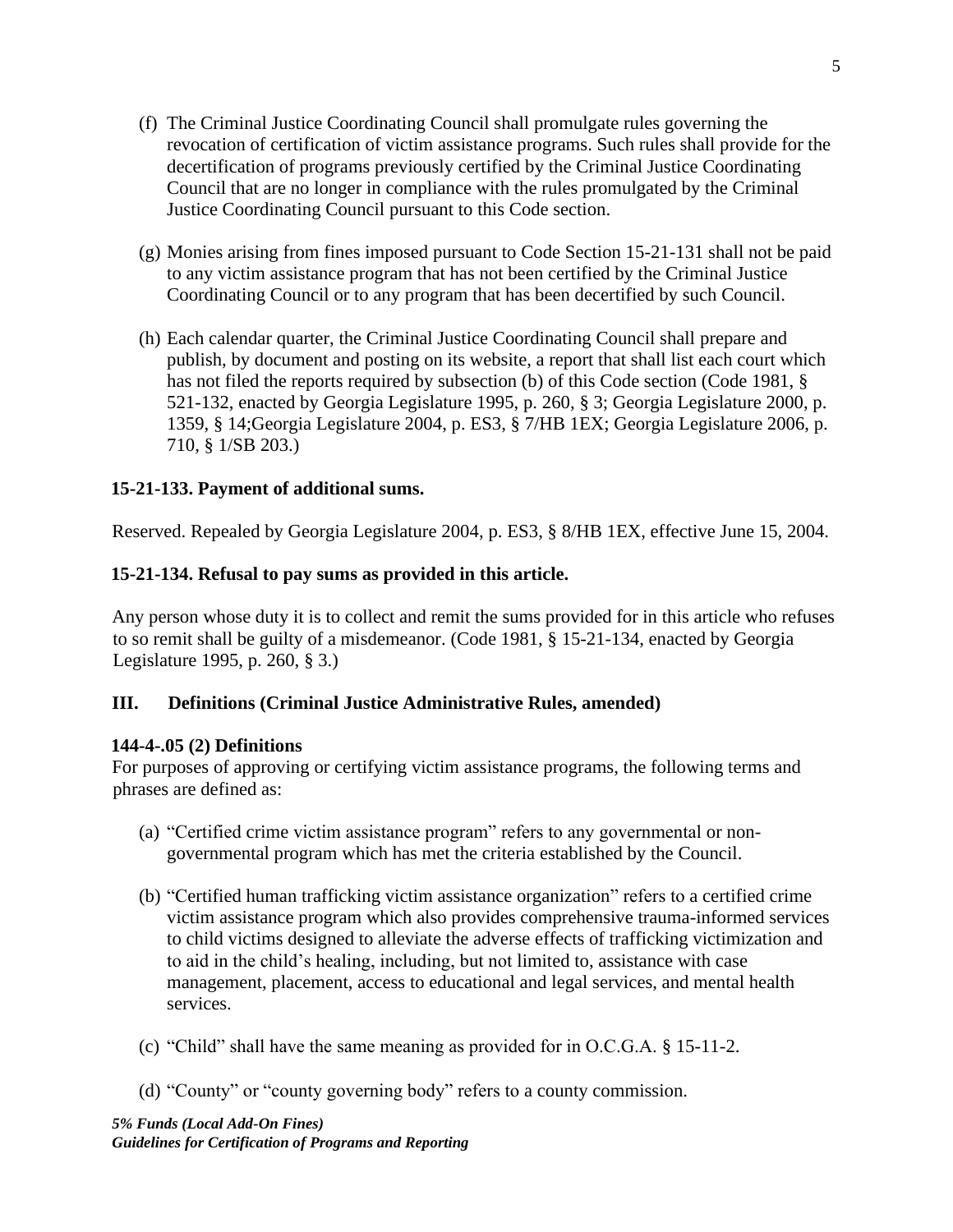- (e) "Court Officer" refers to a person charged with the duty of collecting moneys arising from criminal fines ordered by a court and will generally be the clerk of the court.
- (f) "Court" refers to all superior, state, probate, magistrate, municipal, and other court that assesses or collects crime-based fines pursuant to Georgia law.
- (g) "Crime" refers to any criminal offense as defined by Title 16 of the Official Code of Georgia Annotated or any other applicable Code Section.
- (h) "Eligible applicant" refers to any governmental entity or other organization that meets all applicable criteria set forth by the Council based on the eligibility requirements for subrecipient programs contained in the federal Victims of Crime Act of 1984 and the victim assistance rules promulgated by the Office for Victims of Crime, U.S. Department of Justice.
- (i) "Fine" refers to any criminal fine or criminal bond forfeiture ordered by a court.
- (j) "Trafficking" refers to the offenses of trafficking an individual for sexual servitude and trafficking a person for labor servitude as provided in O.C.G.A. § 16-5-46.
- (j) "Victim" refers to any person against whom a crime has been perpetrated.
- (k) "Victim assistance program" refers to any eligible governmental agency, private nonprofit organization, or prosecuting attorney's office that coordinates and provides direct services to victims of crime.

**Authority** O.C.G.A. §s. 15-21-132, 35-6A-7. **History.** Original Rule entitled "Definitions" adopted: F. June 14, 1995; eff. July 4, 1995. **Amended:** F. Sept. 24, 2001; eff. Oct. 14, 2001. **Amended:** F. Jan. 15, 2002; eff. Feb. 5, 2002.

#### **IV. Procedures for Counties (Criminal Justice Administrative Rules, amended)**

#### **Procedures for Collection, Distribution, and Reporting**

Local Victim Assistance Add-On Fine Collection, Distribution, and Reporting:

- 1. An additional penalty of five percent (5%) of the original fine shall be added to every criminal offense or criminal ordinance violation where a fine has been imposed for any court. This amount is in addition to any amount required for the Police Officers' Annuity Benefit Fund or any other amounts provided in O.C.G.A.§ 15-21-131.
- 2. Five percent (5%) of the original fine shall be assessed and collected by the court officer who shall distribute said funds to the county/counties, for the purpose of defraying the costs of victim assistance activities associated with certified victim assistance programs, in which the court resides or, if the county has no certified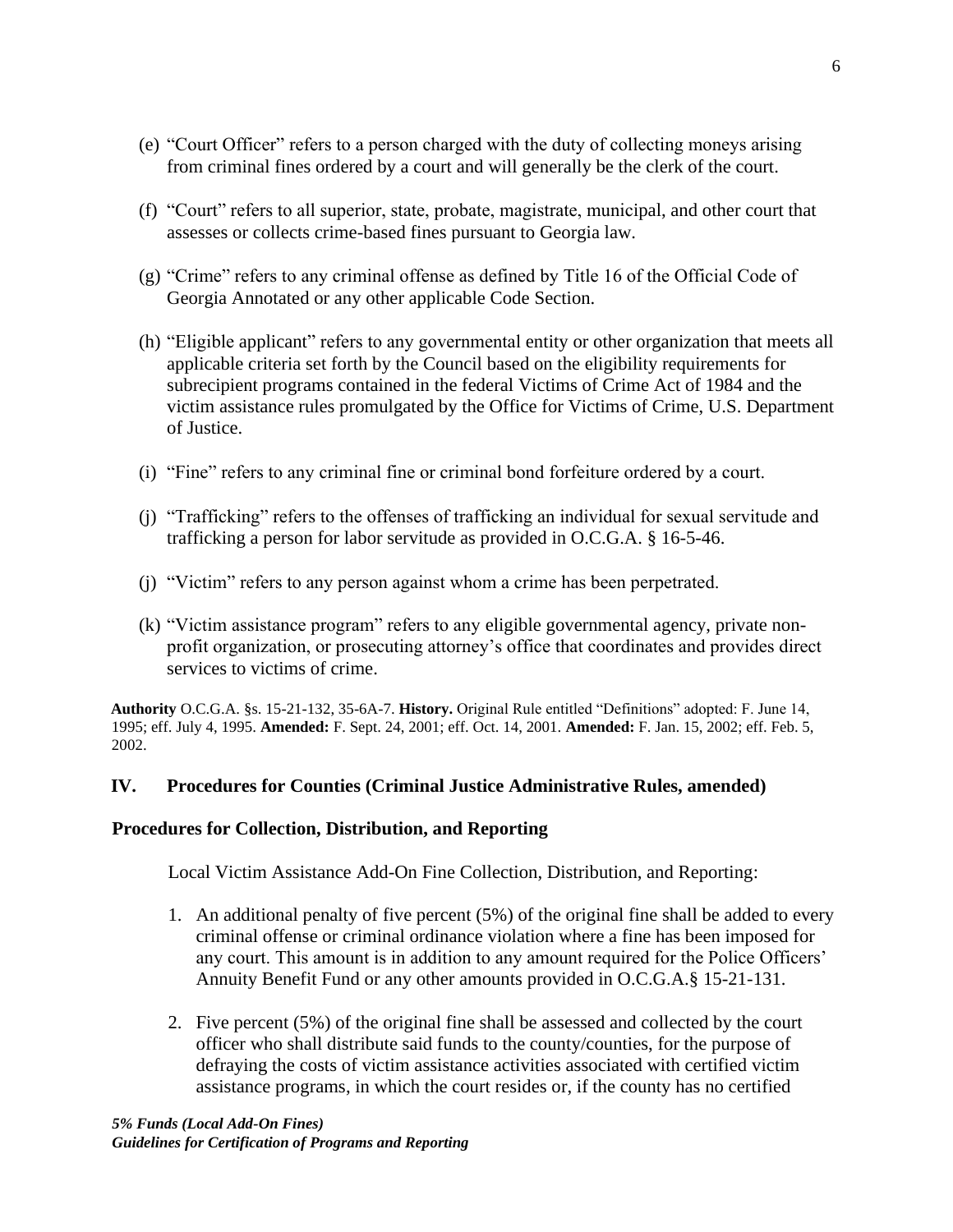victim assistance program, to the district attorney, for the purpose of defraying the costs of victim assistance activities, no later than the end of the month in which the funds were received.

- 3. The court officer shall report monthly to the Georgia Superior Court Clerks Cooperative Authority (GSCCA) the amount of funds collected and disbursed to the county or to the prosecuting attorney.
- 4. The GSCCCA must submit a monthly financial report to the CJCC stating the amount collected and disbursed no later than the end of the month following the month in which the funds were collected.
- 5. The county must decide what percentage of the total funds will be given to each program if there is more than one certified victim assistance program within the county. For reference, the list of all certified victim assistance programs is updated at least quarterly and can be found on CJCC's website, <https://cjcc.georgia.gov/grants/lvap-5-certification>[.](http://cjcc.georgia.gov/)
- 6. The county may reserve no more than five percent (5%) of the funds received in the previous year as a contingency fund to sustain victim assistance programs.
- 7. Semi-annually, the county must submit to the CJCC a financial report detailing the recipients that received funding and the amounts disbursed to each recipient. **If the county does not have a certified victim assistance program and the funds have been disbursed directly to the district attorney, then the county must so notify the CJCC.**

*Counties are not released from their obligation to submit a financial report to CJCC detailing the funds collected and distributed under item 7 above, even if the court officer distributes said funds directly to the district attorney as provided for in item 2 above.* 

- 8. The CJCC is required to report annually to the General Assembly the counties that do not submit semi-annual reports. Such report will be due on March 1<sup>st</sup> of each year and will be published on the CJCC's website.
- 9. All certified victim assistance programs regardless of receipt of funding from this source must report annually to the CJCC. Such reports will be for the reporting period of January 1 through December 31 and will be due no later than 45 days after the report is made available of the year following the reporting period. Failure to report will result in decertification of the program and the program will be viewed as noncompliant with CJCC's subgrantee compliance policy, enacted in October 2011. The online link for reporting will be provided by CJCC and will include information concerning victims served as well as items related to programmatic and financial activities.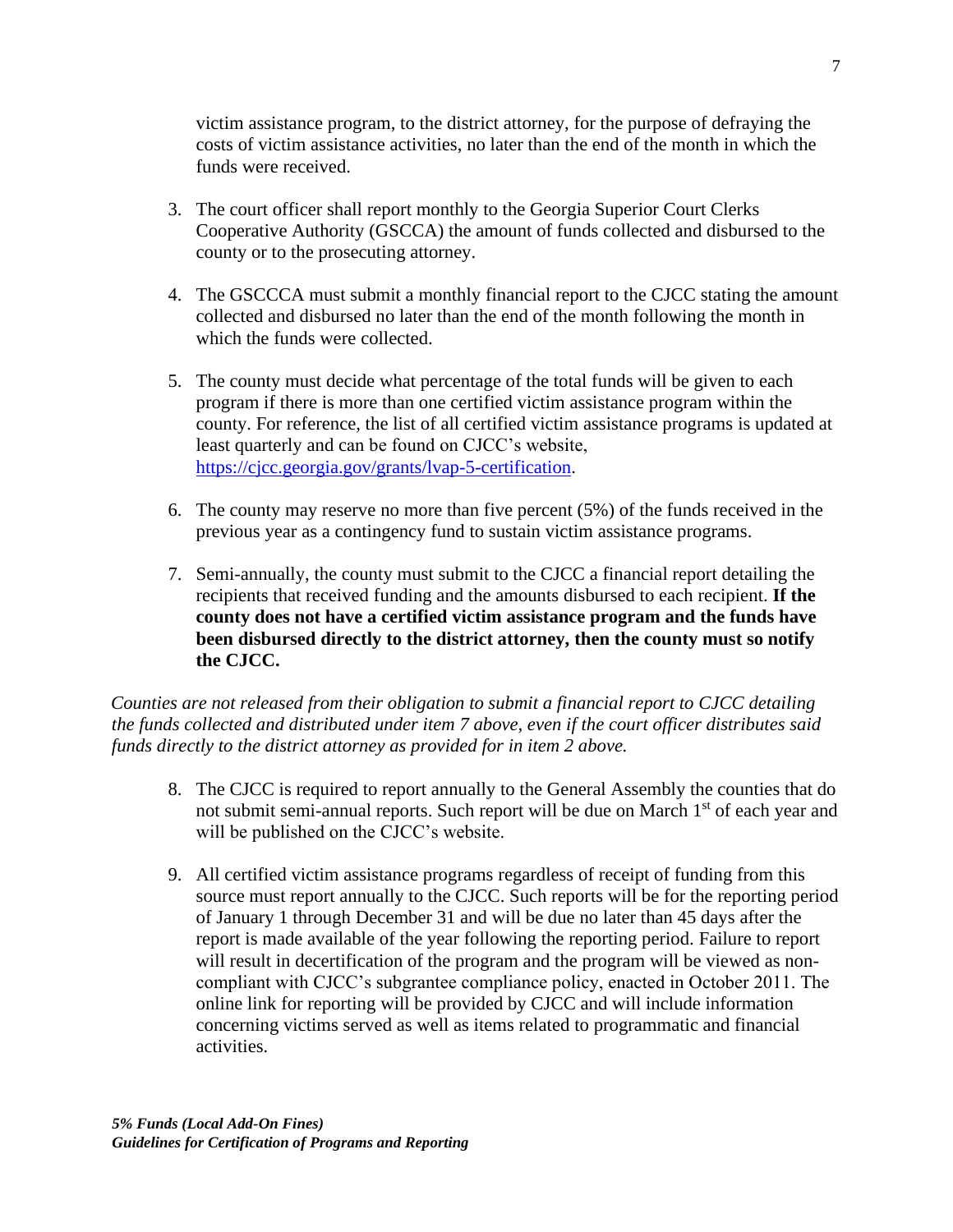*District attorneys are not released from the requirement to submit an annual report to the CJCC under item A-9 above, even if the court officer distributes said funds directly to the district attorney as provided for in item A-2 above.* 

10. Per item 6 under (b) Application for Program Certification by the CJCC: All certified programs will be evaluated on a bi-annual basis.

**Authority** O.C.G.A. §s. 15-21-132, 35-6A-4, 35-6A-7. **History.** Original Rule entitled "Procedures" adopted: F. June 14, 1995; eff. July 4, 1995. **Amended:** F. Sept. 24, 2001; eff. Oct. 14, 2001. Amended: F. Nov. 20, 2007; eff. January 29, 2008.

#### **V. Procedures for Victims' Assistance Agencies (Criminal Justice Administrative Rules, amended)**

#### **Application Procedures**

Application for Program Certification by the CJCC:

- 1. The application for program certification is web-based. Each applicant will receive a unique username and password necessary to enter and complete the certification form. This will enable individuals to leave and re-enter the online form before submitting it. Agencies who have never been certified will need to request a new user name and password; instructions for requesting this information are posted on our website.
- 2. Any victim assistance program desiring to be certified by the CJCC to receive funds authorized under O.C.G.A. § 15-21-131 must submit a completed application with supporting documentation to the CJCC for consideration. Supporting documentation includes proof of training certification and proof of coordination of services with a federally-funded victim serving organization. Once certified, an agency is required to renew their certification, bi-annually in even years, with the submission of another certification application. Agencies are also required to complete annual reports of how funds were used in the previous year, including to report that no funds were received.
- 3. No program will be certified that does not demonstrate that it:
	- a. Coordinates services with governmental agencies and federally-funded private non-profit organizations providing fundamental victim services within the county/counties it serves as demonstrated by submitting all pages of **a current MOU, with signatures, dated no earlier than 2020 or current Protocol, with signatures, dated no earlier than 2018**;
	- b. Has on staff an employee who has completed **at least 20 hours** of victim service training **dated no earlier than 2020**. CJCC must be able to verify the training is specific to victim service work. Proof of professional license may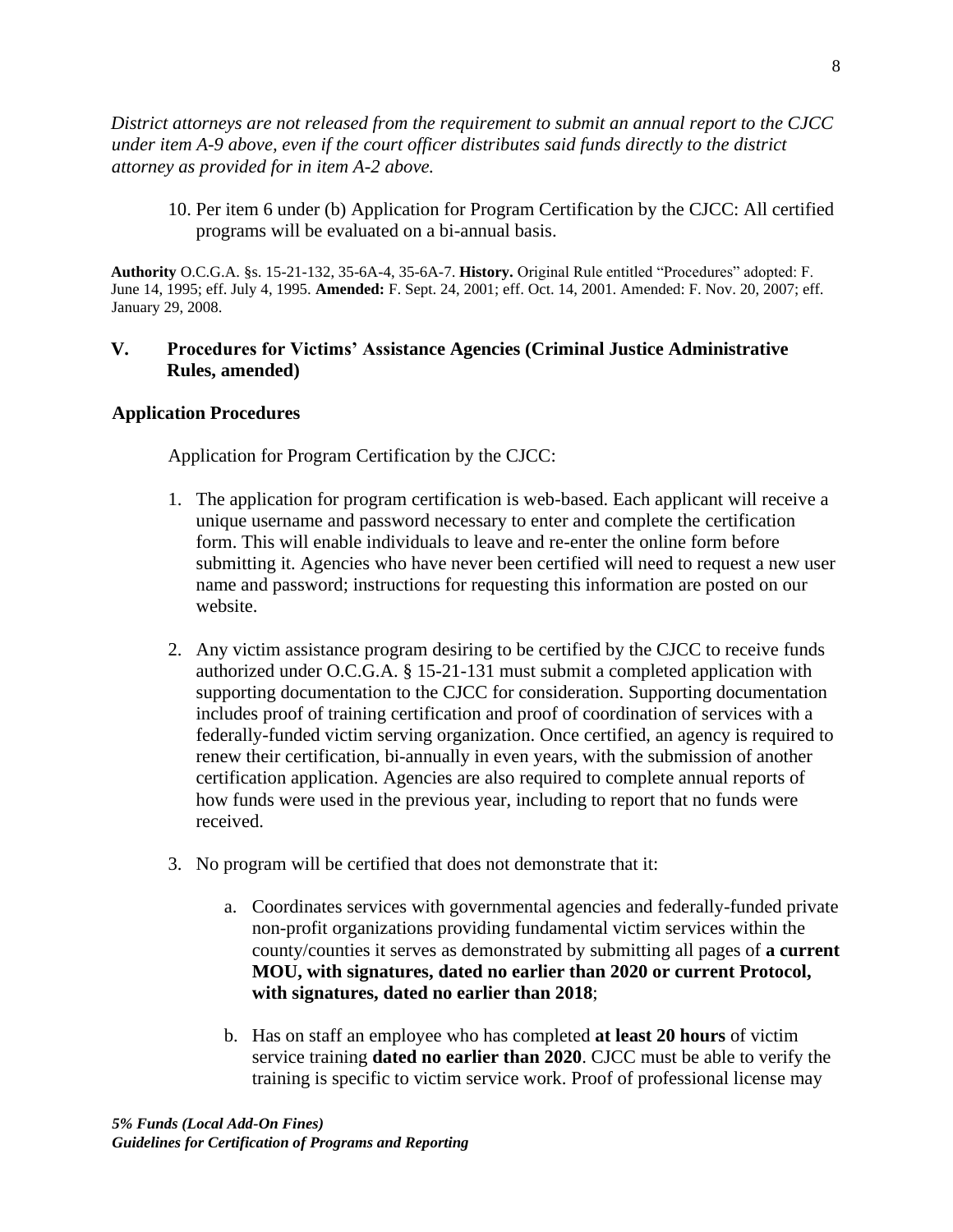also satisfy this requirement. Examples of organizations that host approved trainings include, but are not limited to: Georgia Coalition Against Domestic Violence (GCADV), Prosecuting Attorneys Council (PAC), Georgia Network to End Sexual Assault (GNESA), Georgia Commission on Family Violence (GCFV), and other programs that certify persons providing assistance to victims. Annual conferences, such as those by PAC and Georgia Court Appointed Special Advocates, Inc. (GA CASA), provide consecutive days of training that meet this requirement. Applicants must provide a signed certificate from the certifying organization as proof that the employee's training was completed, with the dates of attendance and hours.

- i Victim Assistance Programs can meet this requirement by submitting evidence of completion, by one of its employees, of at least 20 hours of any of the Office for Victims of Crime's (OVC) Training & Technical Assistance Center (TTAC) free web-based online training programs funded by OVC at the Department of Justice. Various trainings provided by OVC TTAC provide professionals with the basic skills they need to assist victims effectively and sensitively. Participants who complete OVC TTAC trainings receive Certificates of Completion and have access to a training transcript. Attaching a copy of the transcript or certificates to the Agency Certification Application will also fulfill this requirement.
- ii CASA programs also can meet this requirement by submitting evidence that a volunteer completed the CASA's training program that is signed by the juvenile court judge or the CASA executive director.
- iii An applicant also can meet this requirement by submitting evidence of completion, by one of its employees, of an equivalent professional licensure or certification. An equivalent professional licensure or certification is one that is provided after the completion of at least 40 hours of training; by professional association, educational institution, or other licensing body that is accredited by the State of Georgia or nationally; and that the content of the training required for certification is related to the knowledge and skills needed to provide services to victims of crime. Acceptable certifications and licenses include, but are not limited to those provided to nurses, counselors or therapists, attorneys, and paralegals). College degrees are not acceptable for this purpose. **Proof of continuing education units is preferred to proof of a professional license**.
- iv An applicant also can meet this requirement by submitting evidence of completion, by one of its employees, of the Georgia Victim Assistance Academy or the National Victim Assistance Academy **no earlier than 2018**.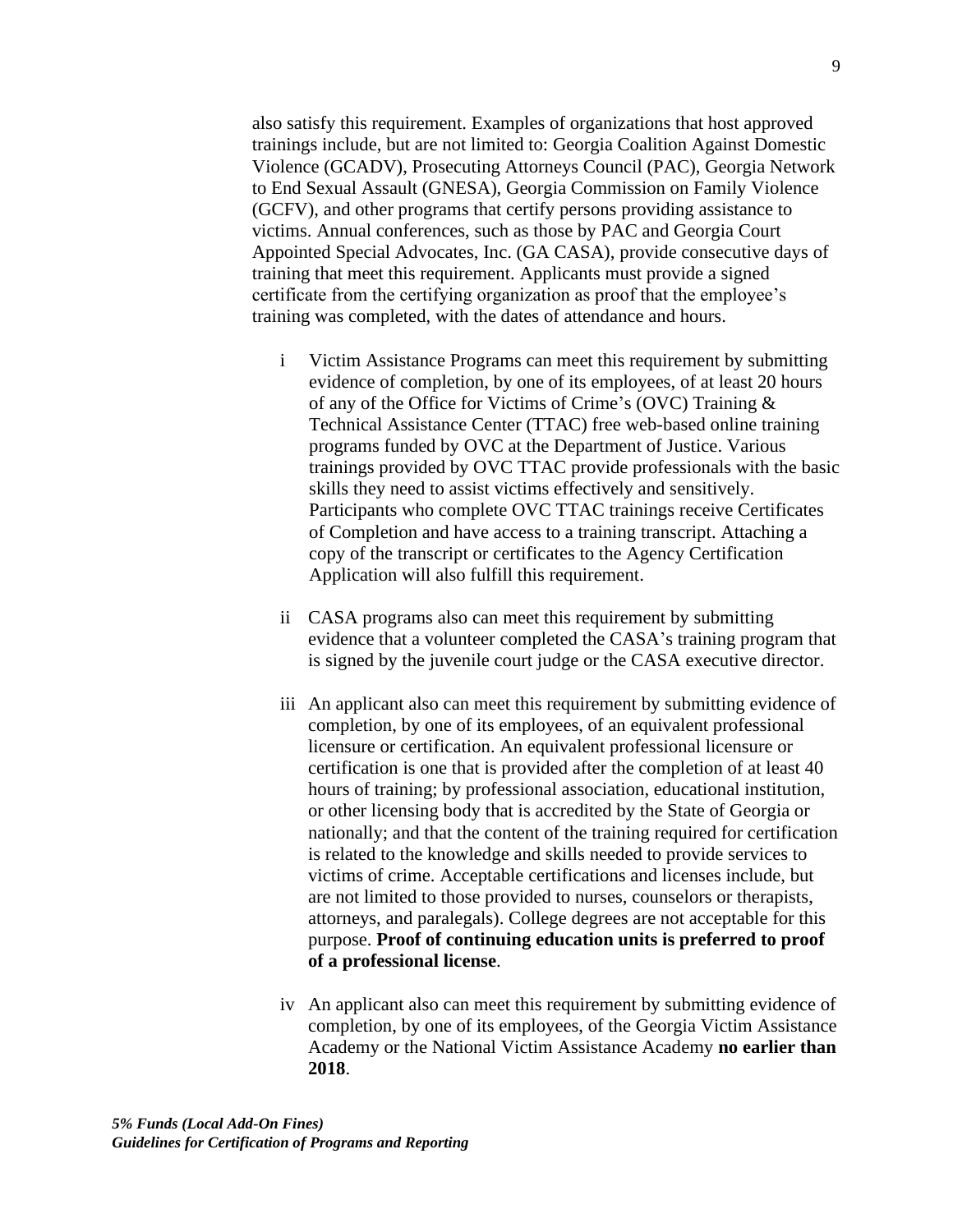c. Provides service to victims of crime in the counties for which certification is requested. (Examples of services which have been preapproved by CJCC may be found in Section VI).

## *New applicants which are non-profit agencies may be asked to provide proof of nonprofit status.*

- 4. Upon receipt of an application, CJCC's staff shall within twenty (20) days review the application and forward to the applicant correspondence from the CJCC's Director, or the Director's designee, either certifying the program as meeting all criteria set forth by the CJCC or rejecting its certification request. Delays will be communicated to the applicant. Within this timeframe, applicants must to respond to phone calls and/or emails from CJCC for clarification, additional documentation, and/or other information. If the applicant does not respond within 10 business days and has not provided all required supporting documentation, CJCC may automatically reject the certification request as incomplete, and the applicant will need to reapply.
- 5. If a program which has provided all required documentation is denied approval it may within fifteen (15) days of receipt of any rejection letter appeal in writing to the CJCC's Director or to the Chair of the Criminal Justice Systems Advisory Committee. The Committee shall review the appeal at its next regularly scheduled meeting and may conduct a hearing to determine whether the appeal has any merit and may either affirm, overturn, or modify the initial decision.
- 6. Agencies may be decertified if found to:
	- a. Be delinquent in meeting the reporting requirements;
	- b. Have used funds for activities other than providing direct services to victims;
	- c. No longer meet the minimum criteria as set forth in Section V;
	- d. Have failed to comply with these administrative rules; or
	- e. No longer provide services as outlined in the original application.
- 7. Per item 9 under (a) Local Victim Assistance Add-On Fine Collection, Distribution, and Reporting: All certified victim assistance programs regardless of receipt of funding from this source must report annually to the CJCC. Such reports will be for the reporting period of January 1 through December 31 and be due no later than 45 days after the report is made available of the year following the reporting period. Failure to report will result in decertification of the program and the program will be viewed as noncompliant with CJCC's subgrantee compliance policy, enacted in October 2011. The online link for reporting will be provided by CJCC and will include information concerning victims served as well as items related to programmatic and financial activities.

*District attorneys are not released from the requirement to apply to the CJCC for certification as a victim assistance program under items 2 and 3 in Section V. District attorneys are not released from the requirement submit an annual report to the CJCC under item 7 above in Section V, even*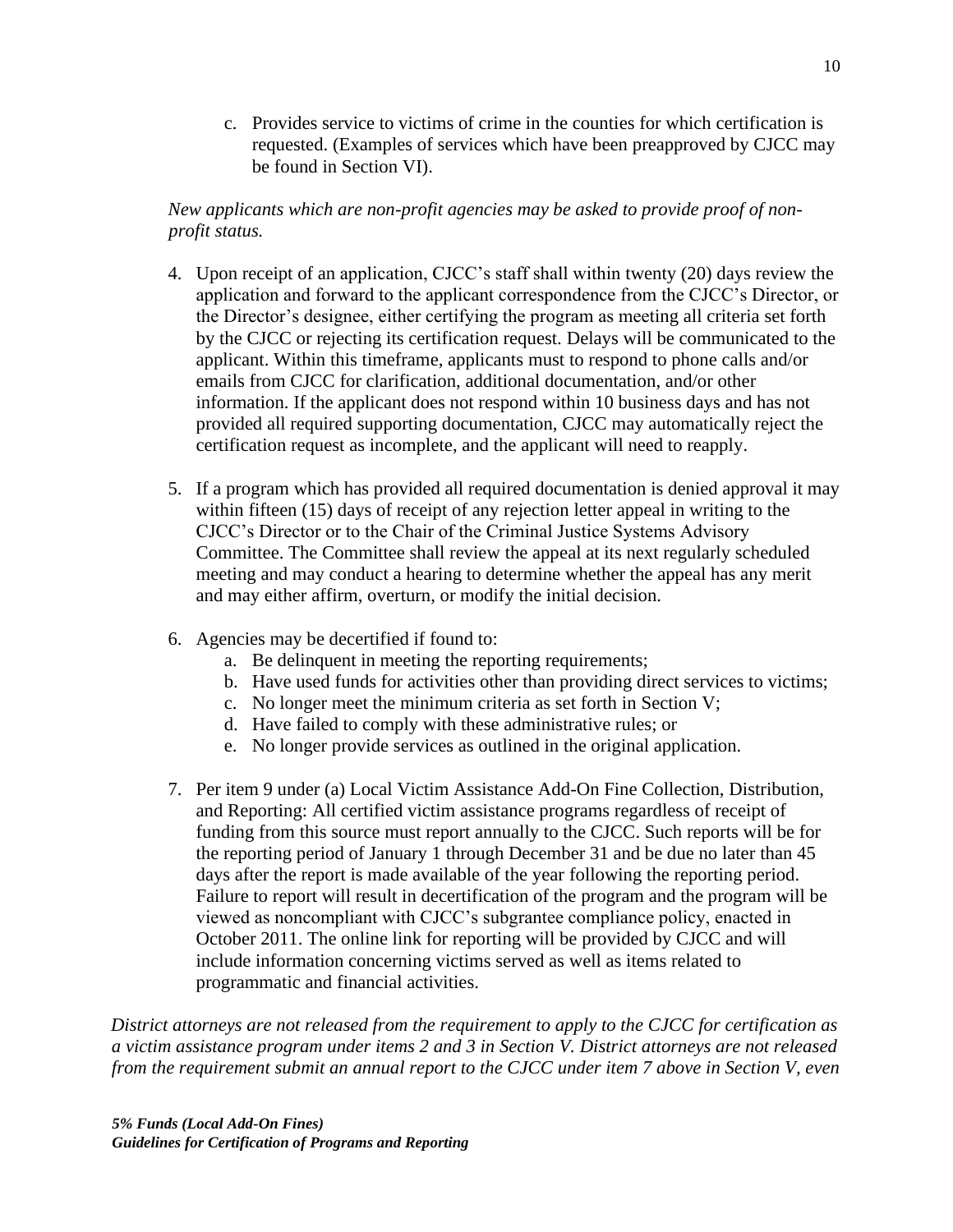*if the court officer distributes said funds directly to the district attorney as provided for in item 2 above in Section IV.* 

**Authority** O.C.G.A. §s. 15-21-132, 35-6A-4, 35-6A-7. **History.** Original Rule entitled "Procedures" adopted: F. June 14, 1995; eff. July 4, 1995. **Amended:** F. Sept. 24, 2001; eff. Oct. 14, 2001. **Amended:** F. Nov. 20, 2007; eff. January 29, 2008.

Agencies receiving funds through CJCC can submit an Agency Certification Application throughout the year, as certification occurs on a rolling basis. However, those agencies may not be able to draw down funds until their certification has been approved. New applicants may be restricted to apply during the initial certification period from February – March in even years as well as March, July and November of any year. Applications for these agencies may remain open for only 30 days during March, July, and November. CJCC will review the application and forward to the applicant correspondence within twenty (20) days, per the Rules above. Delays will be communicated. Certification for applicants approved during the 2022-2024 certification period shall last for the remainder of the year during which they are certified through April 30, 2024.

Applicants must to submit a single Agency Certification Application, no matter how many counties are included in their service areas. Agencies may apply to be certified as eligible to receive five percent (5%) funds in any or all counties within which they provide approved victims' assistance services. However, agencies must provide information in their Agency Certification Application about partnerships and clients served specific to each county. If this information is not provided in detail for each county in which the agency requests certification, certification for eligibility to receive five percent (5%) funds from that county will be withheld until such information is forthcoming. Evidence of partnerships should be demonstrated through Memoranda of Understanding (MOU) or Protocols. Additional counties may be added to certifications at a future date by providing the appropriate documentation.

Applicants must attach a copy of their certification or license, with additional information provided about the required training and the certifying or licensing agency, to their applications. These will be reviewed on a case-by-case basis by CJCC staff in accordance with the language of O.C.G.A.§ 15-21-132 (e) "…It is the intention of the General Assembly that certification shall be liberally granted so as to encourage local innovations in the development of victim assistance programs."

## **VI. Pre-Approved Victims' Assistance Services (Criminal Justice Administrative Rules, amended)**

## **List of Services Pre-Approved by CJCC.**

- (1) Crisis intervention
- (2) Emergency food and clothing
- (3) Provide victim information on all victim rights available to them
- (4) Accompaniment to line-ups
- (5) Accompaniment to interviews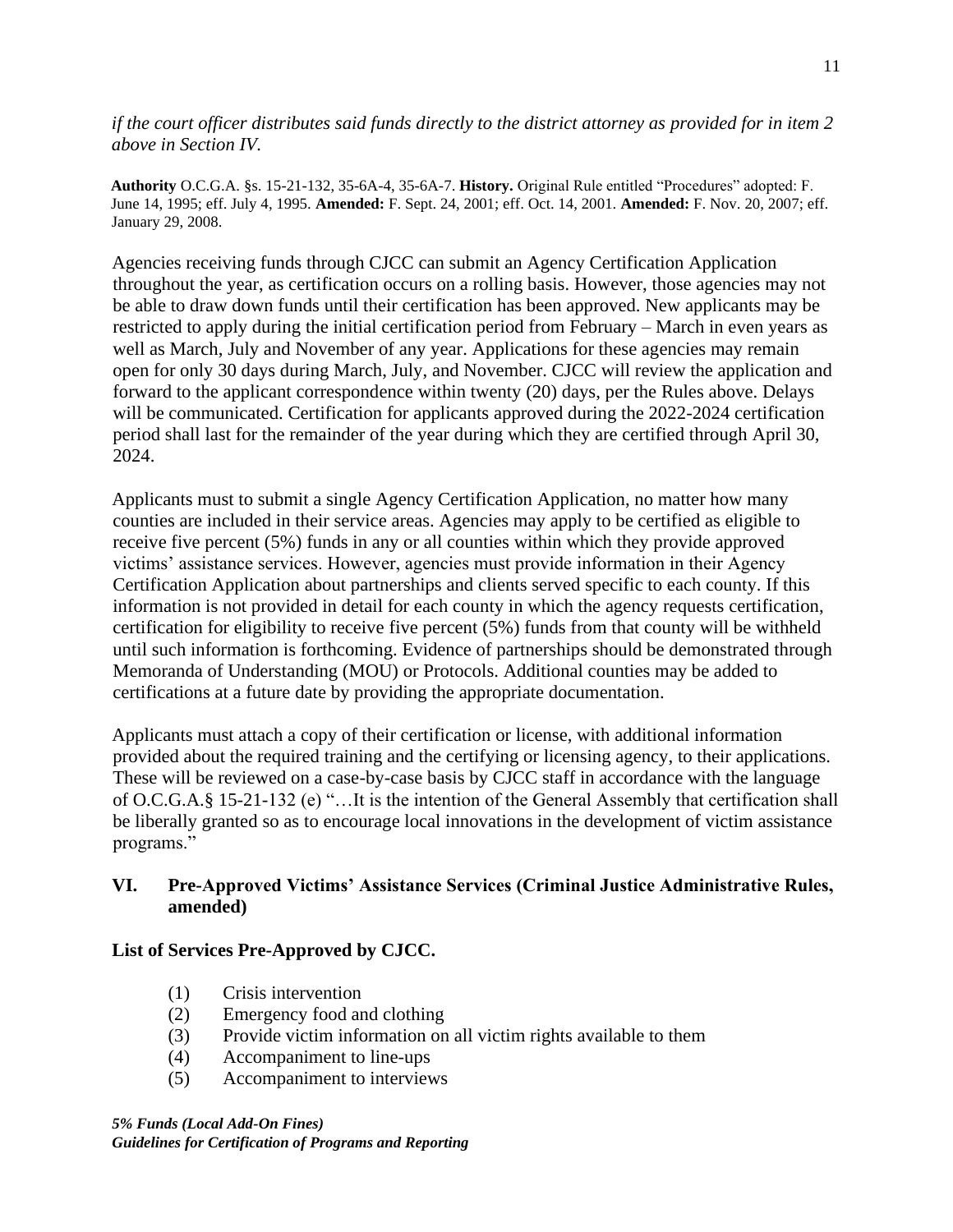- (6) Information about case status and about all scheduled court proceedings
- (7) Information about contact persons at jail and DA's office
- (8) Brochures and/or general information about the criminal justice process
- (9) Information on arrest status, bail, bond, and pretrial release
- (10) Allow victim to have input on accused's jail release
- (11) Accompaniment to forensic examination, paid for also
- (12) Provide victim compensation information
- (13) Information and/or assistance regarding protection and restraining orders
- (14) Emergency shelter
- (15) Tell victims of right to hearing on not releasing their address
- (16) Coordination of victim/witness appearance
- (17) Information about transportation options to hearings
- (18) Information about case progress and disposition
- (19) Support during trial process
- (20) Allow victims to give input on diversions, dismissals, plea bargains, continuances, and sentencing
- (21) A safe place provided separate from the defendant and relatives during the trial
- (22) Provide information all victim rights in the aftermath of a case disposition
- (23) Inform victim of offender's status or release after disposition
- (24) Enforcement of restitution orders
- (25) Inform victim of right to victim impact statements and help with it
- (26) Personal support during appeals process and motions for retrial
- (27) Long term counseling referral
- (28) Social services referral and referral to community based victim services
- (29) Training for all employees (on victim services)
- (30) Prevention services aimed at re-victimization
- (31) Volunteer utilization

**Authority** O.C.G.A. §s. 15-21-132, 35-6A-7. **History.** Original Rule entitled "List of Fundamental Services" adopted: F. June 14, 1995; eff. July 4, 1995. **Amended:** F. Nov. 20, 2007; eff. January 29, 2008.

# **A. VOCA Grant Approved Victim Assistance Services**

Some victim assistance programs and agencies may be more familiar with the list of services funded under the VOCA (Victims of Crime Assistance Act) grants distributed by the Criminal Justice Coordinating Council. For the purpose of the VOCA crime victim assistance grant program, a crime victim is a person who has suffered physical, sexual, financial, or emotional harm as a result of the commission of a crime. All services performed by agencies receiving VOCA grants from CJCC are also considered pre-approved by the CJCC for the purpose of these guidelines. These services are categorized by the federal government and by the CJCC as follows:

**Immediate Health and Safety.** Those services which respond to the immediate emotional and physical needs (excluding medical care) of crime victims such as: